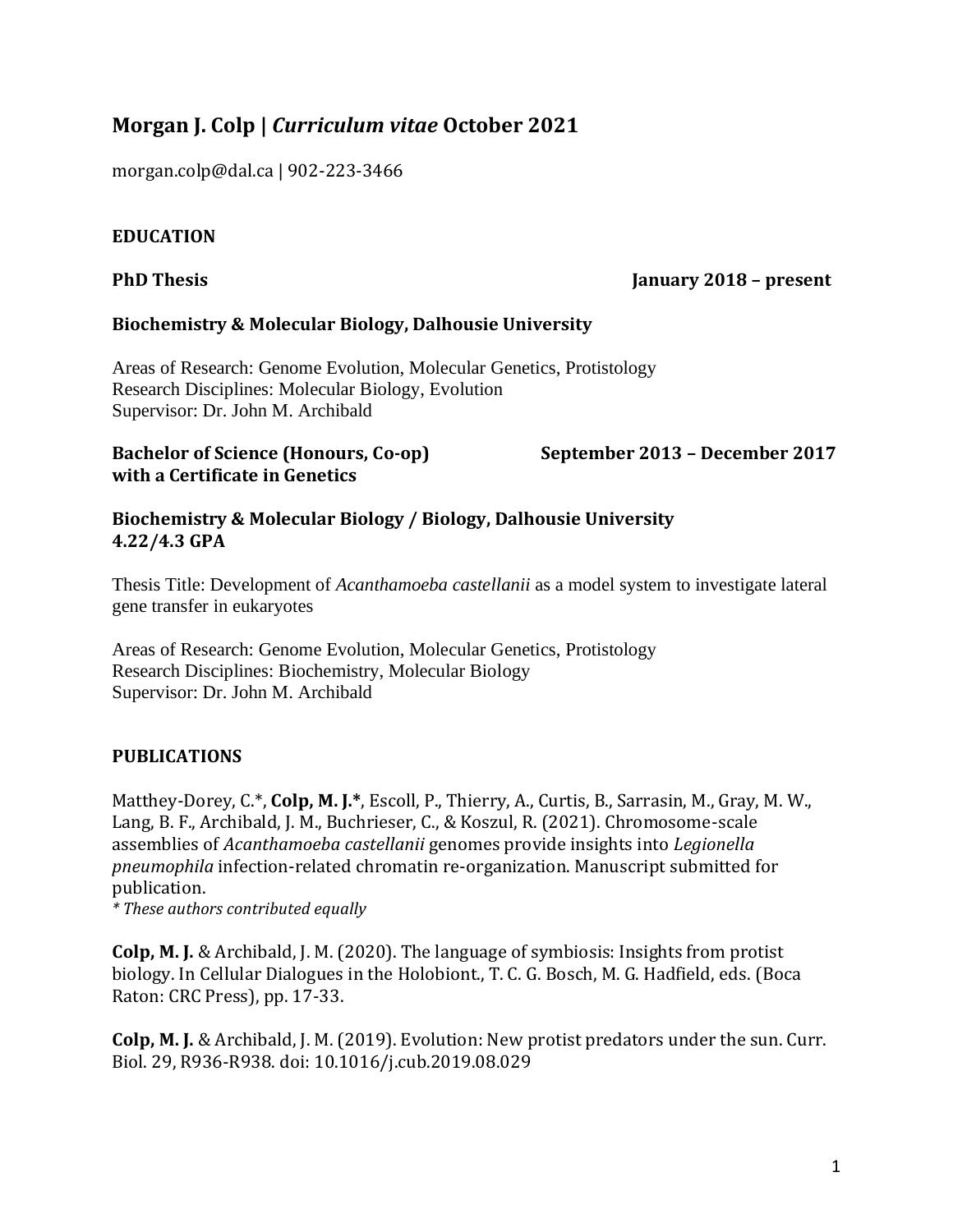Tanifuji, G., Cenci, U., Moog, D., Dean, S., Nakayama, T., David, V., Fiala, I., Curtis, B. A., Sibbald, S. J., Onodera, N. T., **Colp, M.**, Flegontov, P., Johnson-MacKinnon, J., McPhee, M., Inagaki, Y., Hashimoto, T., Kelly, S., Gull, K., Lukeš, J., and Archibald, J. M. (2017). Genome sequencing reveals metabolic and cellular interdependence in an amoeba-kinetoplastid symbiosis. Sci. Rep.-U.K. 7: 11688. doi:10.1038/s41598-017-11866-x

Muñoz-Gómez, S. A., Mejía-Franco, F. G., Durnin, K., **Colp, M.**, Grisdale, C. J., Archibald, J. M., and Slamovits, C. H. (2017). The new red algal subphylum Proteorhodophytina comprises the largest and most divergent plastid genomes known. Curr. Biol. 27, 1677-1684. doi: 10.1016/j.cub.2017.04.054

Sibbald, S. J**.,** Cenci, U., **Colp, M.**, Eglit, Y., O'Kelly, C. J. and Archibald, J. M. (2017). Diversity and Evolution of *Paramoeba* spp. and their Kinetoplastid Endosymbionts. J. Euk. Microbiol. doi:10.1111/jeu.12394

## **PRESENTATIONS**

**Colp, M. J.,** Curtis, B. A., & Archibald, J. M. 2019. Nanopore sequencing of the *Acanthamoeba castellanii* genome: toward a model for eukaryote lateral gene transfer. (Oral Presentation)

Presented at:

SMBE 2019 Annual Meeting (Manchester, UK) – July 2019

**Colp, M.J.,** Curtis, B.A., & Archibald, J.M. 2018. An experimental model for studying lateral gene transfer in eukaryotes. (Oral Presentation)

Presented at:

PSA/ISOP Joint Annual Meeting (UBC, Vancouver, Canada) – July 2018

**Colp, M.** & Archibald, J. M. 2018. An experimental model for studying lateral gene transfer in eukaryotes. (Oral Presentation)

Presented at:

CRC1182 Junior Researchers Training Workshop (Kiel, Germany) – May 2018

**Colp, M.**, Muñoz-Gómez, S. A., Mejía-Franco, F. G., Durnin, K., Grisdale, C. J., Archibald, J. M., and Slamovits, C. H. 2017. The plastid genomes of early branching rhodophyte algae reveal unprecedented levels of self-splicing intron proliferation. (Conference Poster)

Presented at:

 $15<sup>th</sup> International Congress of Protistology (Prague, Czech Republic) – August 2017$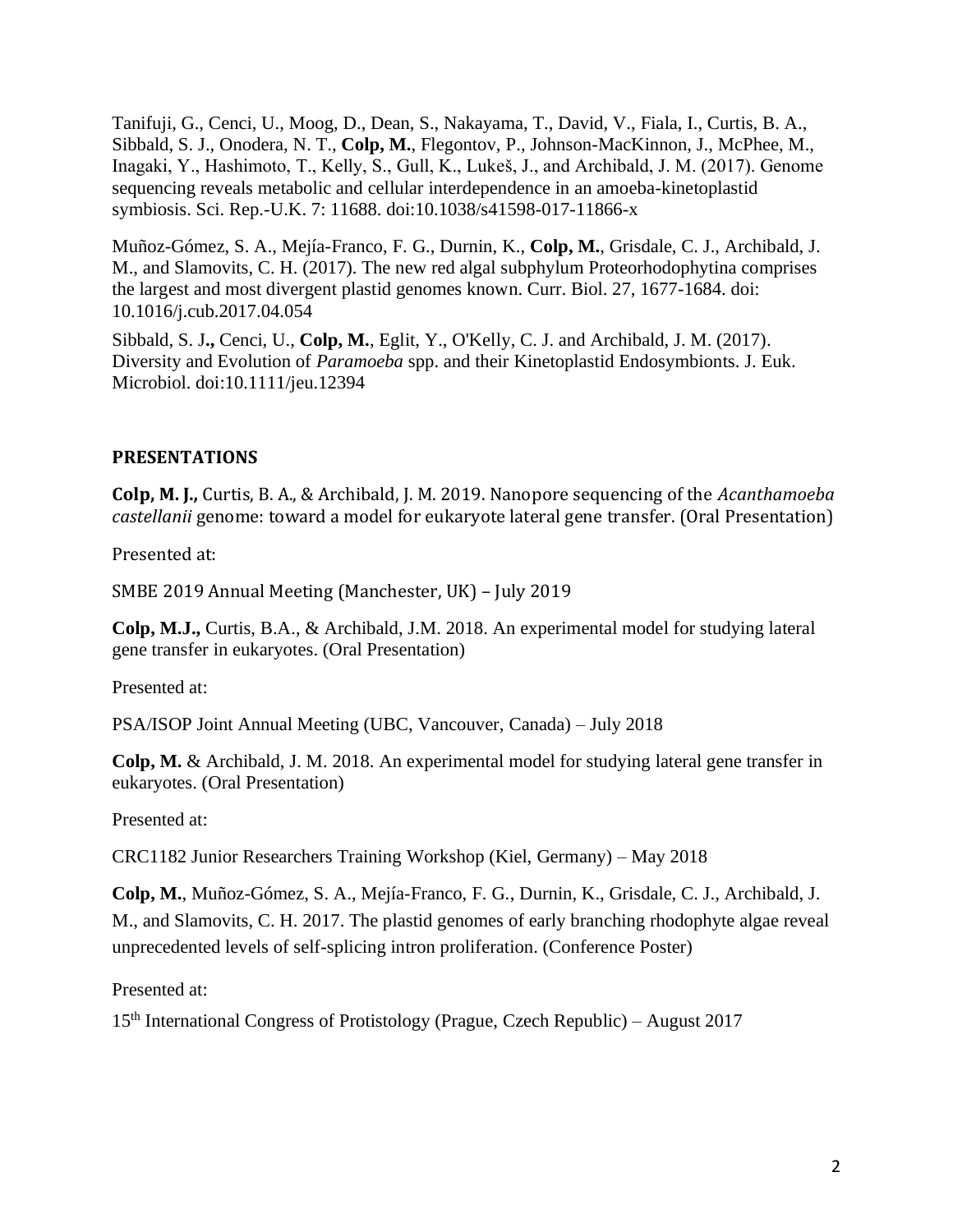#### **RESEARCH EXPERIENCE**

#### **PhD Thesis Research Project, Dalhousie University January 2018 - present**

Experimentally investigating eukaryotic genome evolution using *Acanthamoeba castellanii* as a model, focusing on transgene integration and the possibility of lateral gene transfer. This includes sequencing of wild-type and transformant genomes, karyotyping by pulsed-field gel electrophoresis and fluorescent *in situ* hybridization, and probing genomic DNA for transgenes. Efforts to observe lateral gene transfer are ongoing, through feeding experiments with transformed bacteria.

#### **Honours Thesis Research Project, Dalhousie University January – December 2017**

Developed *Acanthamoeba castellanii* as a model system for lateral gene transfer experiments. This included optimizing culture conditions, extracting and sequencing genomic DNA, testing plasmids in the amoeba using transfection, and sequencing transformants to investigate transgene integration.

### **Undergraduate Research Assistant, Dalhousie University May – December 2016**

Maintained a culture of *Paramoeba invadens*, extracted genomic DNA and gel extracted an uncharacterized small DNA molecule. Used next generation sequencing and bioinformatics analyses to attempt to characterize the molecule. I also used PCR to amplify the 18S rDNA gene of *P. invadens* and its eukaryotic endosymbiont, cloned the PCR product, and prepared the clones for Sanger sequencing.

Starting from September, I manually curated the annotations on six newly sequenced red algal plastid genomes.

#### **Research and Fieldwork Assistant, Dalhousie University May – August 2015**

Extracted DNA from tissue samples of *Salvelinus fontinalis,* amplified various microsatellite regions by PCR and genotyped the single sequence length polymorphisms for use in population genetic analyses. Also aided in field sampling trips to acquire fin clip samples from *Salvelinus fontinalis*, *Catostomus commersonii, Fundulus diaphanus,* and *Perca flavescens.*

#### **OTHER WORK/VOLUNTEER EXPERIENCE**

#### **Manuscript Reviewer**

*Environmental Microbiology*, 2020 – 1 manuscript